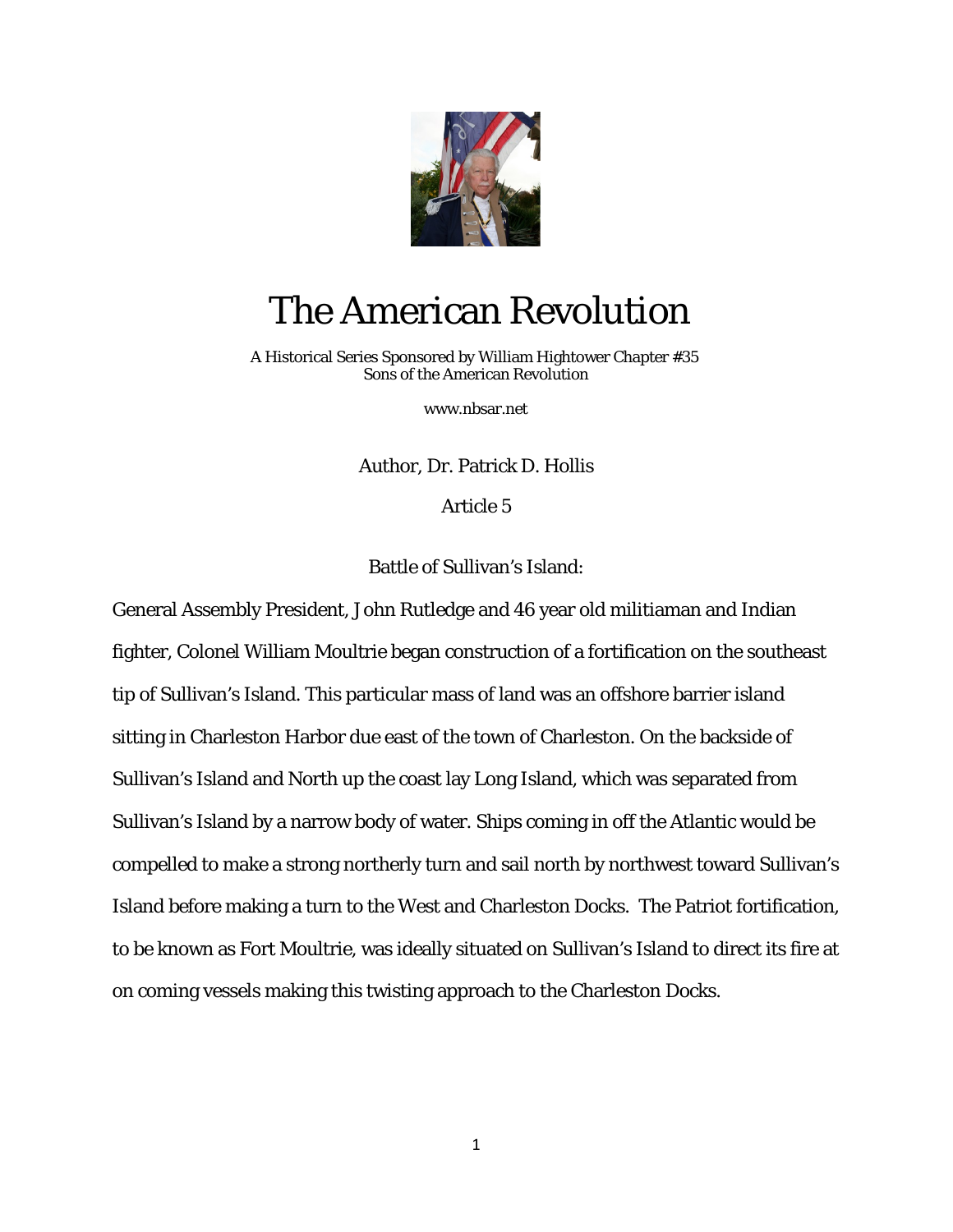Fort Moultrie was described as an immense pen about 500 feet long with walls made of palmetto logs and filled with sand to a thickness of 16 feet. The front wall of the fortification facing incoming traffic off the Atlantic rose to an elevation of 20 feet, but the back wall facing Long Island was only 7 feet high and posed a significant weakness to infantry attack from that quarter.

On 17 June 1776, General Clinton attempted such an infantry attack on the low north wall of Fort Moultrie. He directed his 2,200 man attack force to wade the small body of water separating Long Island from Sullivan's Island and breach the North wall. General Clinton was acting on faulty intelligence gathered earlier, which indicated that the low tide water way depth would be no more than 3 feet. It turned out to be over 9 feet deep. Also, he was unaware that the North wall had been reinforced with infantry, cannon batteries, and snipers with rifled muskets. After a frantic search for boats to use as landing craft, General Clinton quickly concluded that his planned attack on the North wall had to be aborted. Clinton signaled Admiral Parker to commence the naval battle without him.

Admiral Parker, at 9:00 AM on 28 June 1776, brought nine warships to anchor directly in front of Fort Moultrie. The HMS *Thunder* and the HMS *Friendship* anchored about one mile off shore, while the admiral took the *Active, Bristol, Experiment* and *Solebay* to within 400 yards of the fort's batteries. At this close range something was going to happen and it was going to happen fast.

The British broad side gunfire began with cannon ball after cannon ball simply disappearing into the spongy palmetto logs, The return fire from the fort was deliberate in pace, not rushed, and well-aimed by a crew of officers working the forts guns. One British officer observed, "Their fire was surprisingly well served, slow, but decisive

2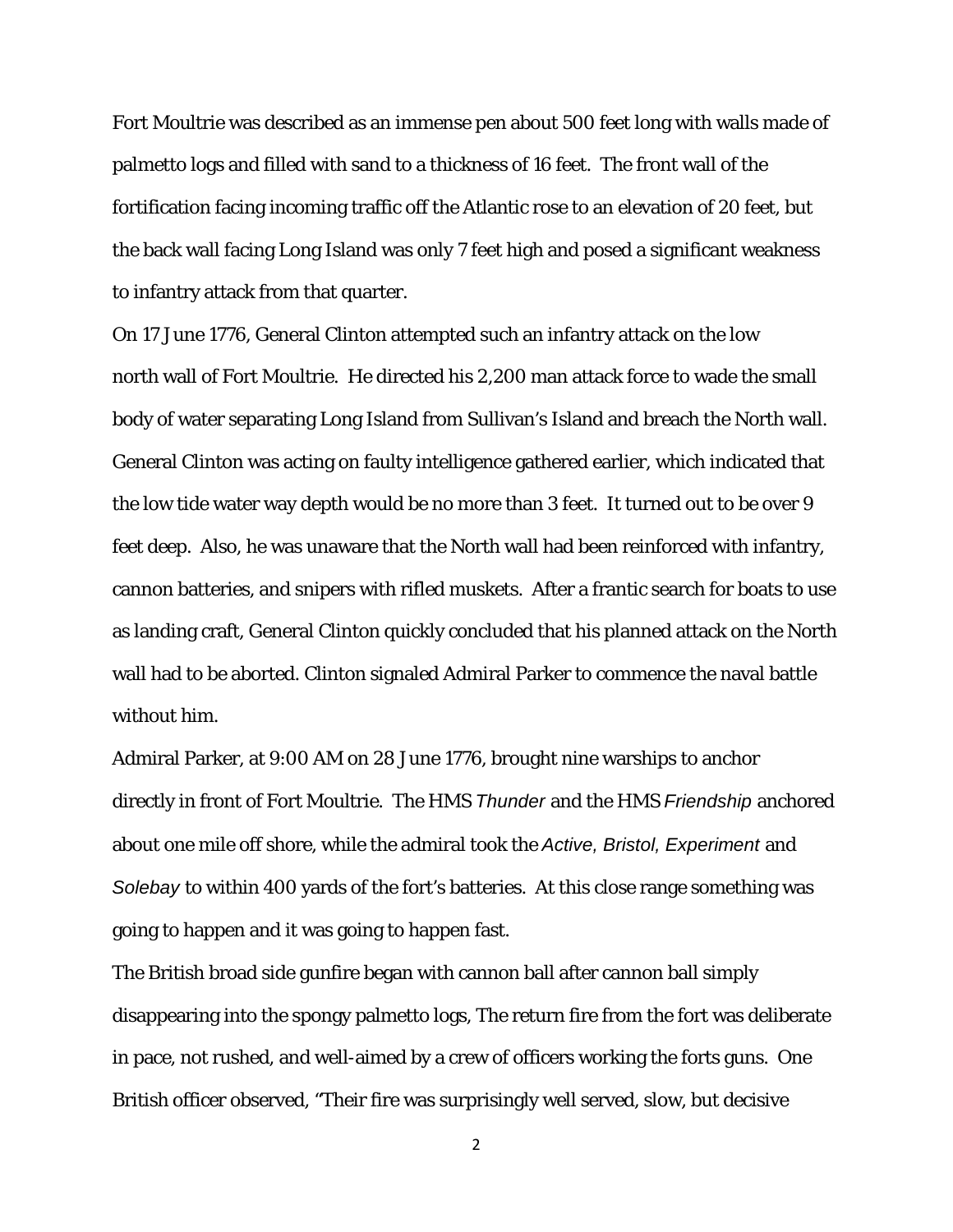indeed; they were very cool and took care not to fire except their guns were exceedingly well directed."

HMS *Thunder* went out of action soon after commencing fire. Due to its distance from the fort, her men had to super charge the guns with powder, and this led to the eventual destruction of most of her guns. About noon the frigates *Sphinx, Syren,* and *Actaeon* sailed around a series of shoals in an attempt to direct enfilade fire upon the main firing platform of the fort. All three ships ran aground on an uncharted sandbar. By the afternoon phase of the battle, Colonel Moultrie had ordered his men to concentrate their fire on the two largest British vessels, HMS *Bristol* and HMS *Experiment,* both ships taking direct hit after direct hit from the Fort Moultrie guns. Their riggings were destroyed and both main and mizzenmasts were wrecked. At one point a Patriot cannon ball made a near miss on Admiral Parker himself, wounding his knee and tearing off his pants. This fire fight continued until 9 PM and darkness fell upon the battle causing the British to break off the attack.

Counting casualties, Admiral Parker reported 40 sailors killed and 71 wounded aboard the *Bristol* alone. She was hit more than 70 times with much damage to her hull, yards, and rigging. The *Experiment* lost 23 sailors killed and 56 wounded, while the *Active* and *Solebay* each lost 15 sailors. The Americans reported 12 men killed and 25 wounded. As night fell and the huge clouds of smoke drifted away, a young South Carolina farm boy leaned on his rifled musket and thanked God for his survival. He was none other than William Hollis, the grandson of that Virginia Tavern keeper, John Hollis.

Sunrise the next day saw the British fleet fail to make any attempt at attacking Fort Moultrie or assaulting Charleston itself. By 21 July 1776, this British fleet would

3